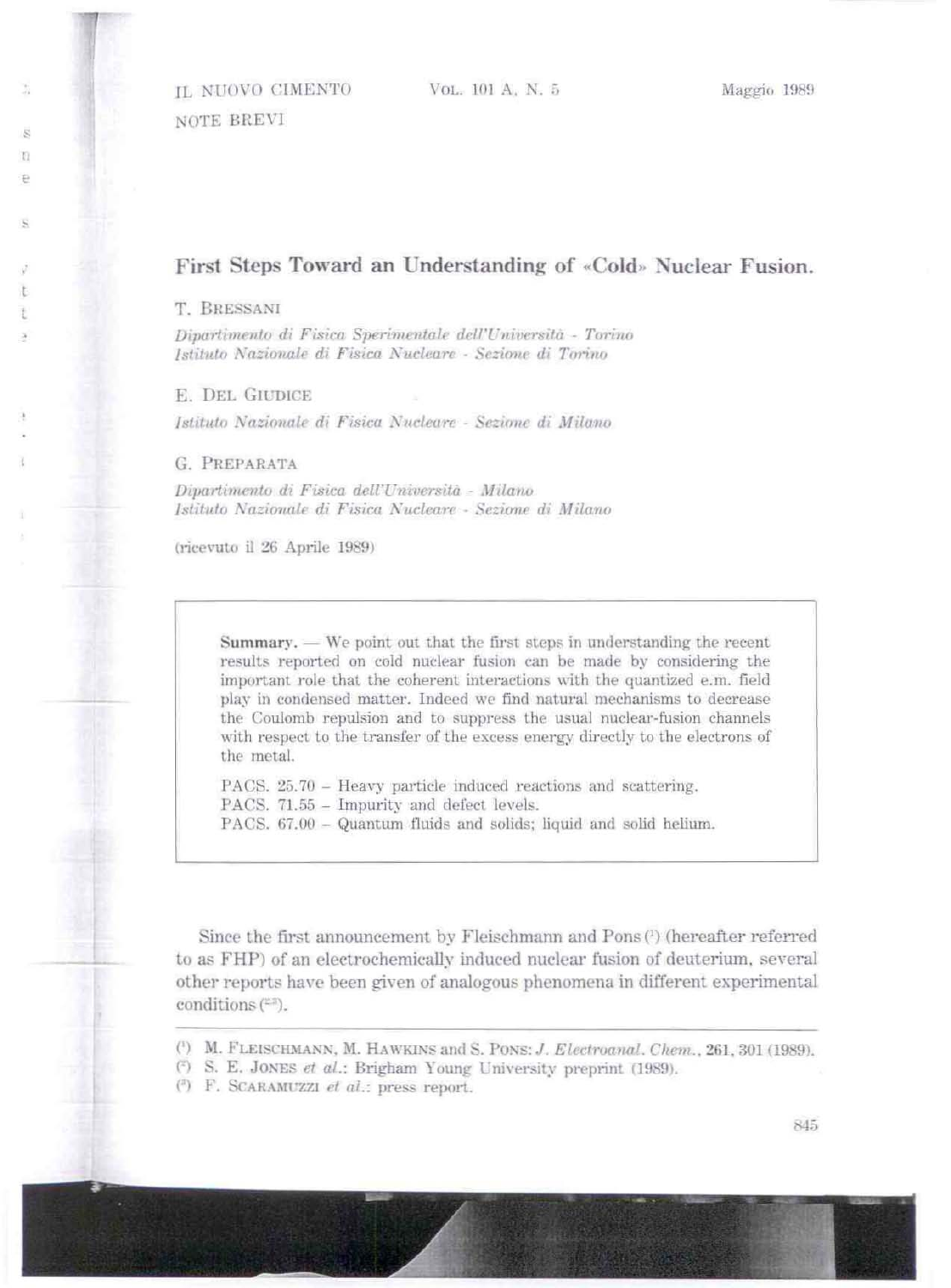## T. BRESSANI, E. DEL GIUDICE and G. PREPARATA

It is now rather clear that cold nuclear fusion is a real physical process. However the evidence, given so far, can be classified in two distinct categories. FHP report about an electrolytical procedure for stocking deuterium ions inside palladium electrodes which lasts for prolonged times and includes a release of large quantities of heat, accompanied by a very modest release of neutrons (1 out of 10 estimated fusions). Other groups  $(23)$ , on the other hand, seemingly have reported the observation of typical signals of nuclear fusion, such as neutrons in the relevant energy ranges, in experimental conditions which differ from those of FHP, both in duration and the flux of deuterium stocking and in the metal used as a catalyzer (titanium instead of palladium).

The great surprise and consequent scepticism that have enshrouded the results are easily understood in terms of the prevailing views about both condensed matter and nuclear physics. Indeed, the very fact that a metal can induce nuclear fusion on the absorbed deuterons means that energies and effects which were believed to be in the eV range turn out in fact to be in the MeV range (or, put differently, the distances involved are fm instead of A). Furthermore the large amount of heat produced, without any large flux of neutrons or  $\sim$ -rays of a few MeV, seems to indicate that the fusion process in the FHP set-up must take place in ways but have never been observed in vacuo.

It is the purpose of this paper to provide a few hints that might lead to a theoretical understanding of the fascinating phenomena that have been revealed in the last few weeks.

The problems that the generally accepted views on condensed matter and nuclear physics encounter in making sense of cold nuclear fusion are twofold:

i) why and how can the lattice of metals such as Pd and Ti «catalyze» a nuclear-fusion process;

ii) why and how the fusion process, under certain conditions, takes place differently than in vacuo, *i.e.* without the production of neutrons.

It is our view that one cannot overcome this dilemma without a major shift in our perception of the fundamental ways in which condensed matter organizes itself, while, of course, keeping the fundamental laws of electromagnetism and quantum mechanics, that have been corroborated in a countless number of observations.

This is just the basis of a research program that has been initiated a couple of years  $ago^{(45)}$  which aims to describe, by the methods of quantum field theory

846

<sup>(5)</sup> G. PREPARATA: Phys. Rev. A, 38, 233 (1988).

<sup>(2)</sup> E. DEL GIUDICE, G. PREPARATA and G. VITIELLO: Phys. Rev. Lett., 61, 1085 (1988): E. DEL GIUDICE and G. PREPARATA: Is high-T superconductivity a superradiance phenomenon?, Milano preprint (1988).

<sup>(\*)</sup> G. PREPARATA: Lectures at Folgaria INFN School (February 1989), to appear.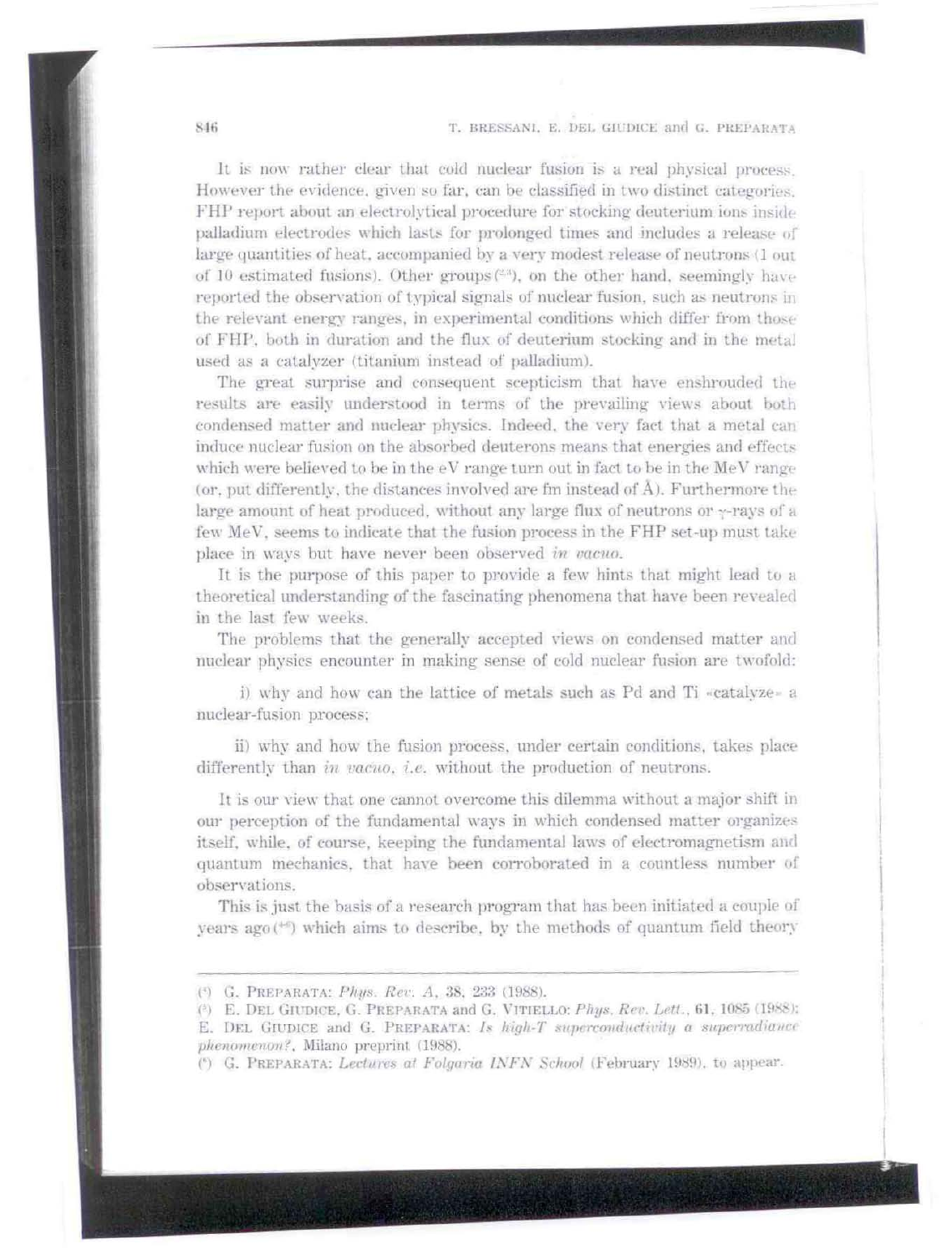FIRST STEPS TOWARD AN UNDERSTANDING OF «COLD» NUCLEAR FUSION

(QFT), condensed matter in *collective* interactions through the quantized electromagnetic field(\*).

The basic observation is that the charged particles existing in a lattice (electrons, absorbed hydrogen, etc.) can be looked at as comprising a plasma performing oscillations around their classical equilibrium positions with the typical plasma frequency (we shall set  $h = c = 1$ )

(1) 
$$
\omega_{\rm p} = \frac{e}{m^{1/2}} \left(\frac{N}{V}\right)^{1/2},
$$

where  $e$  is their charge,  $m$  their mass and  $N/V$  their density. Quantum mechanically one can show that the classical equilibrium configuration is unstable when the coupling to the quantized electromagnetic field is brought into the picture. As a result the charged particles of the same kind will perform coherent oscillations with frequency and amplitude that depend on the appropriate parameters (6).

Let us look, in particular, to the Z electrons that oscillate coherently around the metal nuclei (\*\*).

Calling  $d_0$  the minimum distance between two nuclei of the lattice, their plasma frequency is

(2) 
$$
\omega_{\rm ep} = \frac{e}{m_{\rm e}^{1/2}} \left(\frac{1}{d_0}\right)^{1/2} Z^{1/2} = 4.28 \cdot 10^5 Z^{1/2} \text{ cm}^{-1}
$$

and the dispersion of the plasma oscillation is than given by

(3) 
$$
\hat{c} = \frac{1}{(2m_e \omega_{\rm op})^{1/2}} = \frac{6.7 \cdot 10^{-9}}{Z^{1/4}} \text{ cm}.
$$

It should now be clear how these oscillations can exhibit a catalytic property. The «cloud» of Z electrons in a ball of radius  $\hat{\epsilon}$  investing two deuterons distort their Coulomb potential  $V_{\rm C}(r)=\alpha/r$  as

(4) 
$$
V'(r) = \frac{\alpha}{r} \left[ 1 - \frac{Z}{2} \frac{r^3}{\delta^3} \right]
$$

(\*) The first application of this program to free electron laser, water, and to high  $T_e$ superconductors (4) appears now extremely promising.

847

<sup>(\*\*)</sup> Incidentally the electric dipoles generated by such coherent motion should have a major role in the cohesion of the crystal, as they lead to net attractions with a  $1/r^3$  law instead of the typical  $1/r^6$  behaviour of London-type forces.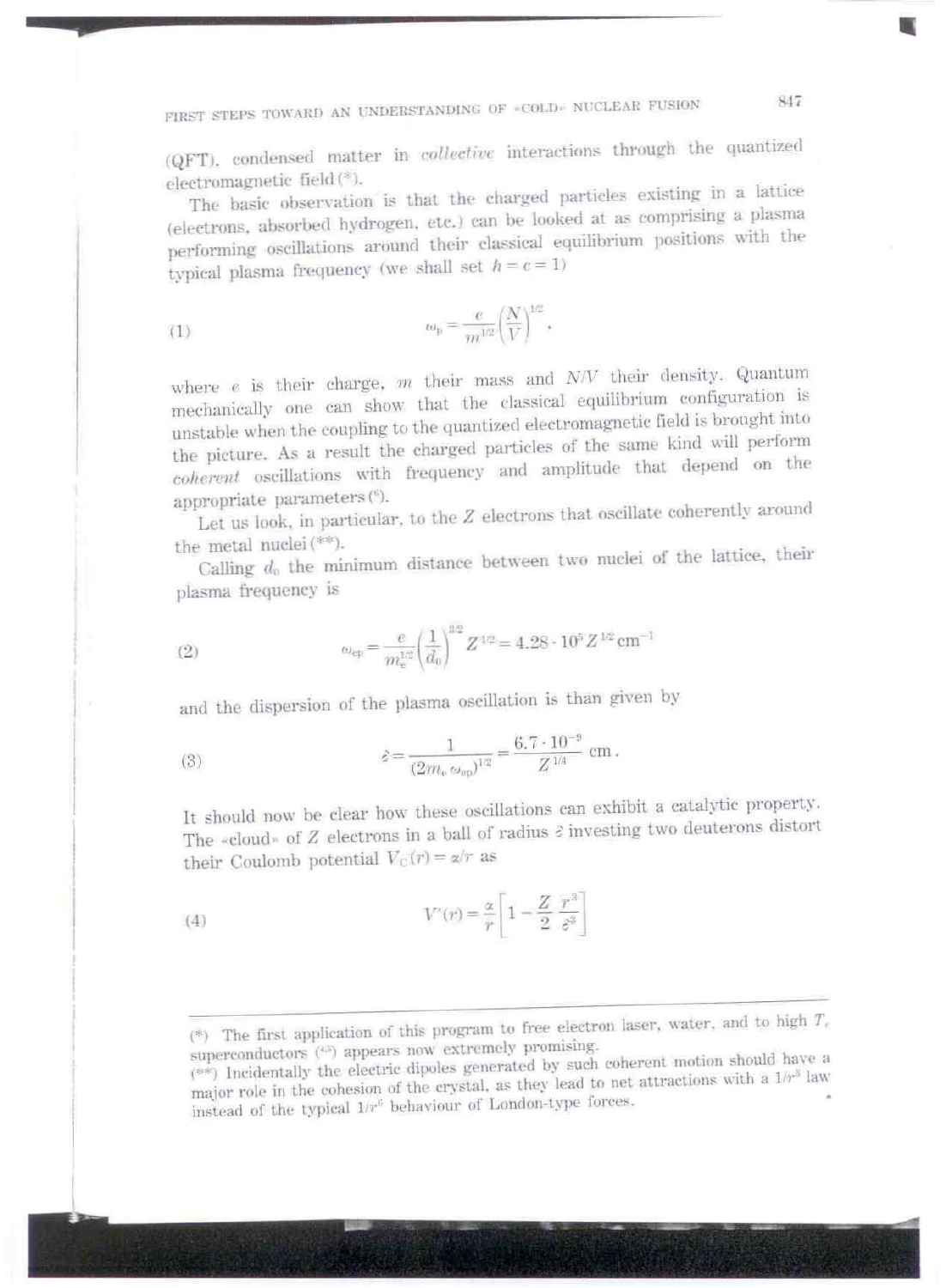and the classical turning point is then given by

(5) 
$$
R_0 = \delta \left(\frac{2}{Z}\right)^{1/3}.
$$

It is now a trivial excercise to compute the barrier penetration factor  $D$  between R and  $r_N$  ( $r_S \approx 5$  fm) when the nuclear attraction overcomes the Coulomb repulsion. One obtains  $(\mu \text{ is the reduced mass})$ 

(6) 
$$
D \sim \exp \left[ -2(2\mu \alpha R_0)^{1/2} \int_{\gamma/k_0}^1 \frac{dx}{x^{1/2}} (1-x^2)^{1/2} \right] = \exp \left[ -4(2\mu \alpha R_0)^{1/2} (0.87) \right].
$$

Putting now the appropriate  $Z$ , 46 and 22 for Pd and Ti respectively for dd. one computes  $D_{\rm Pd} \sim 10^{-40}$  and  $D_{\rm T} \sim 10^{-49}$ , which must be compared with  $D_{\rm dc} \sim 10^{-94}$ that one computes for the  $d_2$  molecule ( $Z = 2$ ). However, due to the crudeness of our calculation we should not be surprised if our estimate of the argument in the exponent is in error of a few percent. Once the barrier gets penetrated (with probability D) the system will undergo a fusion process. Will fusion proceed as it does *in vacuo*? The answer must be no for the following reasons. Once the deuterons reach equilibrium in the lattice they will also be subject to collective plasma oscillations with frequency

(7) 
$$
\omega_{\rm dp} = \frac{e}{m_{\rm d}^{1/2}} \left(\frac{N}{V}\right)^{1/2} f^{1/2} = 0.7 \cdot 10^4 f^{1/2} \,\rm{cm}^{-1},
$$

where  $f$  is the number of deuterons per metal atom. The domain in which the deuterons will oscillate coherently has the linear size  $\lambda_{dp} = 2\pi/\omega_{dp} =$  $= 9 \cdot 10^{-4} f^{-1/2}$  cm. Inside the coherence domain the deuterons will act collectively and are described by a single quantum-mechanical wave function (the classical limit of the «wave field»  $(46)$ ).

The transition between the excited state  ${}^4He^*$  (the compound nucleus of the fusing deuterons) and the ground state <sup>4</sup>He is the source of an oscillating electric field

(8) 
$$
E = \frac{2e}{\omega} v \exp\left[-i\omega t\right] \left(\frac{N}{V}\right) \frac{f}{2} D^{1/2},
$$

where  $\omega \approx 24 \text{ MeV}$  is the energy difference between  $^4\text{He}^*$  and  $^4\text{He}$ , and  $\upsilon$  is a typical value of the velocity of the deuterons inside  ${}^4He$ ,  $|v|=0.1$ . The important aspect of  $E$  (eq.  $(8)$ ) is its independence from the space coordinate, within, of course, the coherence domain, within which all the plasma electrons are acted upon coherently. A simple calculation shows that the perturbative transition